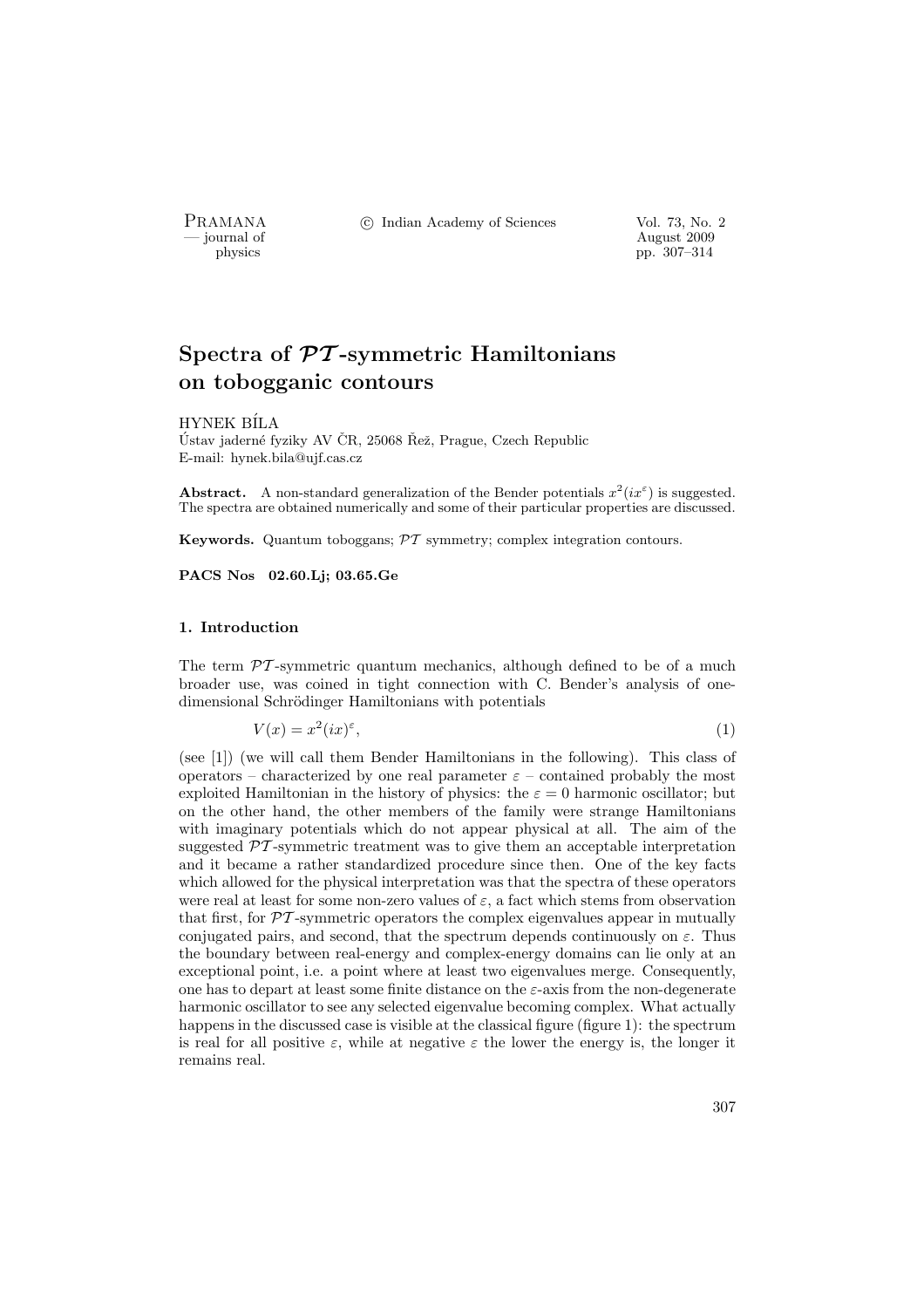Hynek Bîla



Figure 1. Well-known dependence of the eigenvalues of the Bender Hamiltonian on  $\varepsilon$ , non-tobogganic case. Complex energies are not shown. Based on numerical calculation it is expected that the value  $\varepsilon_n$  at which the *n*th energy becomes complex, tends to zero as  $n \to \infty$ .

However, the validity of the continuous energy dependence assumption is not obvious. An immediate question of the reader could be: What happens when  $\varepsilon = 2$ , which yields an obviously unphysical  $-x^4$  potential with unbounded continuous spectrum? It is well-known now, that the correct response has to deal with boundary condition in the complex plane. The Hamiltonian which is the proper continuation of the harmonic oscillator in the parameter  $\varepsilon$  is defined on space of functions which are square-integrable not on the real line, but on some asymptotically straight contour in the complex plane which lies in the correct Stokes sector of the Schrödinger equation. Here, correct means that the sectors are itself a continuation of those sectors which contain the real line in the  $\varepsilon = 0$  case. These sectors (also called 'wedges') are turning down in the complex plane as  $\varepsilon$  increases and for  $\varepsilon \geq 2$  they no more contain the real line. Therefore, the conventional  $-x^4$ Hamiltonian on  $L_2(\mathbb{R})$  is not the only Hamiltonian which deserves this name; in some sense its analogue defined by the same differential equation but with complex boundary conditions is more natural.

For the sake of clarity let us recall that for potentials we are dealing with, the exact choice of the integration contour is irrelevant as long as it lies inside the Stokes sector asymptotically. It became customary to stop mentioning the contour altogether, speaking only about boundary conditions imposed inside a particular sector. On the other hand, the contour is a convenient means for defining the scalar product and, practically, some concrete choice of the contour is necessary for numerical computation. Thus we will speak about integration contours rather than wedge-defined boundary conditions in the rest of the paper, keeping in mind that due to the potential's analyticity, distinct contours with same-wedge asymptotics are equivalent [1a]. It may also be noted that in the special case  $\varepsilon = 2$  it is enough to pose the boundary conditions on the shifted real line, i.e.  $x = t - ic$  with arbitrary positive constant c (t is a real parameter). For higher  $\varepsilon$  one has to use bent contours to remain inside the Stokes wedge.

The existence of aforementioned continuation is interesting from different points of view. For example, it is relevant to the Dyson argument about convergence of the perturbative series, which is roughly stated as follows: having a potential  $x^2 + gx^4$ (or its field-theoretical counterpart, the argument was originally formulated for quantum electrodynamics  $[2]$ ) one may use perturbative expansion in q, but since for

308 Pramana – J. Phys., Vol. 73, No. 2, August 2009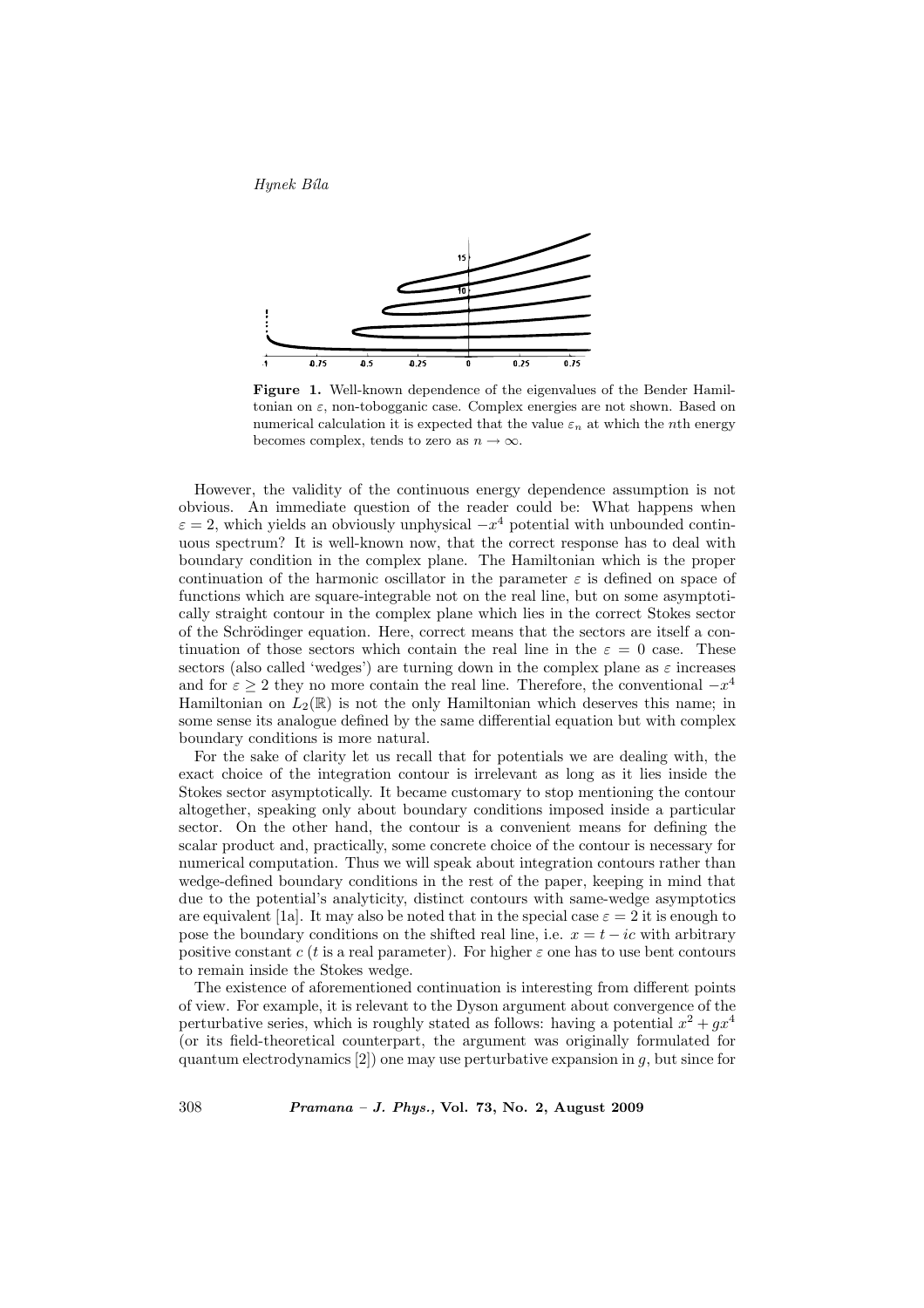### Spectra of PT-symmetric Hamiltonians

any negative q the spectrum collapses to  $(-\infty, \infty)$  and the perturbative calculation cannot produce this, the convergence radius of the series ought to be zero and the series is at best asymptotic. The existence of a negative- $q$  Hamiltonian with discrete real and below bounded spectrum invalidates the argument's core assumption: it is now entirely possible that the series converges and gives the spectrum of the complex-plane  $-x^4$  potential when evaluated at negative g [3].

# 2. Quantum toboggans

The observation which we want to point out now is that to force the integration contour to be asymptotically straight and inside the correct Stokes wedges is insufficient to uniquely define the spectra of Hamiltonians with (1). One has to take into account that for non-integer  $\varepsilon$  the potential lives on multiple Riemann sheets and it matters how the integration contour is distributed upon the sheets. In our presently discussed class of Hamiltonians, the only singularity lies at  $x = 0$ , which allows us to use only one winding number  $\lambda$  to fully characterize the contour. Hence instead of one  $\mathcal{P}\mathcal{T}$ -symmetric continuation of the harmonic oscillator we obtain an infinite series numbered by distinct integer values of  $\lambda$ . The  $\lambda = 0$  trajectory represents only the usually considered case. The higher-λ contours define distinct Hamiltonians which are sometimes referred to as quantum toboggans, and the reason for such denomination is clear when one imagines the Riemann sheets forming a helicoid [3a].

A technical note: To take advantage of the fact that real eigenvalues have to merge before becoming complex, one must take care about the  $\mathcal{PT}$  symmetry. In particular, it dictates the position of the branch cut. It has to be chosen to lead upwards along the positive imaginary axis. On the other hand, the potential has to be PT-symmetric on the contour, which, for  $\lambda = 0$ , forces the contour to pass below the singularity. If one wanted to have the contour bypassing zero from above, which is an equally reasonable option for the harmonic oscillator where no singularity is present, one has to change the potential accordingly to preserve the  $\mathcal{P}\mathcal{T}$  symmetry of the potential on the contour. Without much surprise this yields

$$
V = x^2(-ix)^{\varepsilon}.\tag{2}
$$

Such change of potential together with the change of the contour would obviously be nothing more than the reparametrization  $x \to x^*$ ; as such it leaves the spectrum intact. We can similarly disregard the differences within analogous mutually conjugated pairs of trajectories and potentials even in more complicated settings. Therefore, without loss of generality, we will stick to the definition (1) and keep in mind that the contour must also conform to the  $\mathcal{PT}$  symmetry.

The integration contours are schematically drawn in figures 2 and 3. It turns out that the choice of the  $\lambda = 1$  contour in figure 2 is inconsistent with  $\mathcal{PT}$  symmetry. Instead one has to use the up-down inverted curve, as depicted in figure 3. A general rule is that the centre point of the contour lies below zero (for concreteness say at  $x = -i$ ) on the principal sheet, which is the one where  $V(-i)$  is real.

*Pramana – J. Phys.*, Vol. 73, No. 2, August 2009  $309$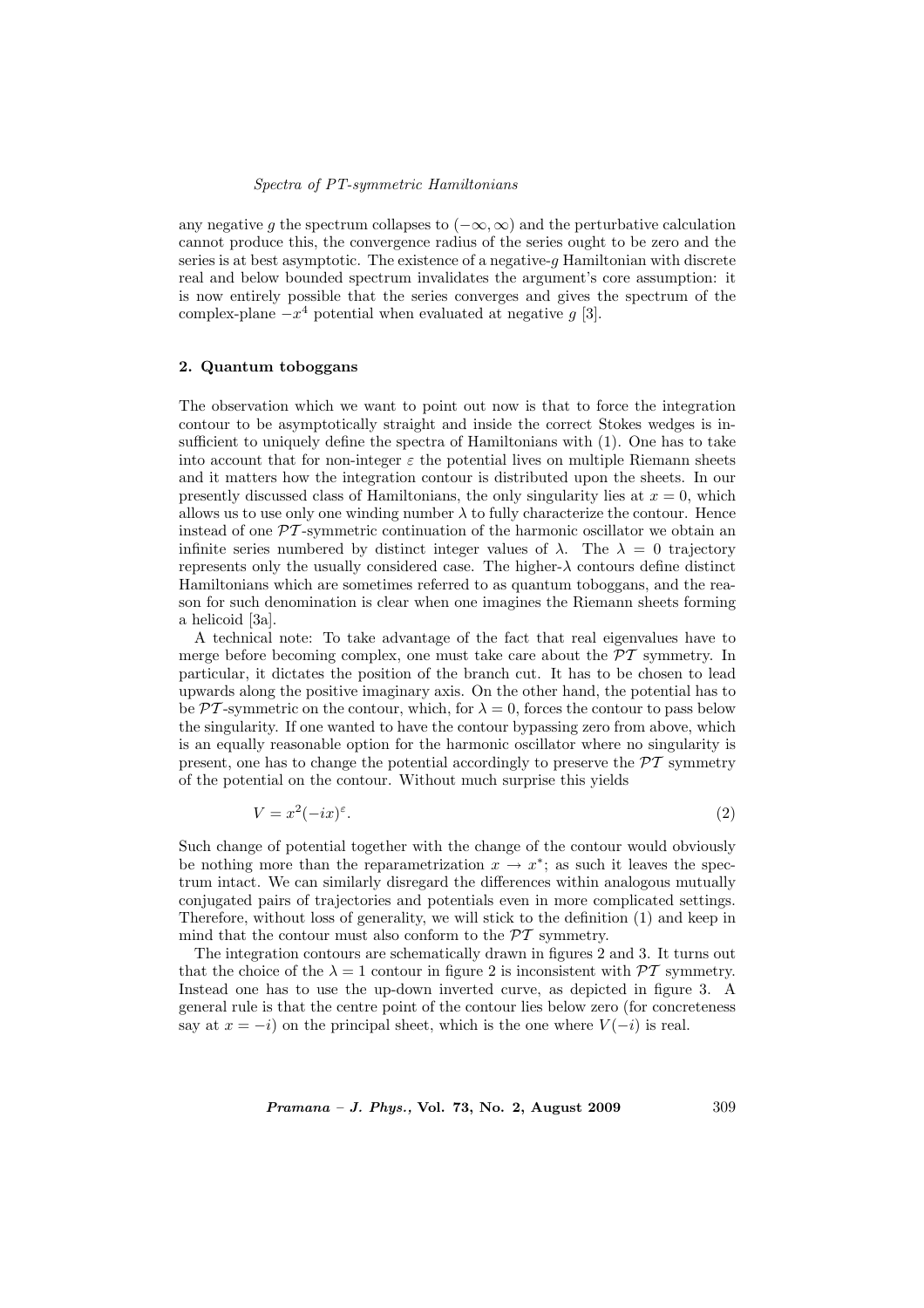



Figure 2. Considered integration contours: a straight one (winding number  $\lambda = 0$ ) is drawn in the dashed line, while its most elementary tobogganic counterpart  $(\lambda = 1)$  is depicted in solid line. The latter contour is consistent with  $PT$  symmetry only if the branch cut aims downwards. Therefore we need to use an inverted one with potential (1).



**Figure 3.** PT-symmetric contours for  $\lambda = 1, 2, 3$  of the potential  $x^2(ix)^{\epsilon}$ . In contrast with figure 2, the  $\lambda = 1$  contour is chosen inverted with respect to the real axis, confirming the  $\mathcal{PT}$  symmetry assumption.

# 3. Numerical analysis

Unfortunately, the considered potentials are not exactly solvable. Therefore, we have to rely solely on numerical treatment. We use a relatively straightforward method for computation of eigenvalues; we are interested whether real eigenvalues are present – the existence of complex part of the spectrum can be partially deduced from the distribution of the exceptional points – this allows us to significanly simplify the calculation. First of all, a starting energy is chosen. Then we calculate two independent solutions of the differential equation with the chosen energy; let us denote them  $\psi_1$  and  $\psi_2$ . The equation has been solved on the contour parametrized as

$$
x = t - i \quad \text{for } \lambda = 0,
$$
\n
$$
(3a)
$$

$$
x = ie^{it}\Theta(\pi - |t|) + (t - \pi - i)\Theta(|t| - \pi) \quad \text{for } \lambda = 1,
$$
 (3b)

$$
x = -ie^{it}\Theta(2\pi - |t|) + (t - 2\pi - i)\Theta(|t| - 2\pi) \text{ for } \lambda = 2,
$$
 (3c)

and so on; i.e. the contour consists of a circle of unit radius  $\lambda$ -times encircling the singularity in  $x = 0$  and a straight line parallel to the real axis [3b] matched to the circle at  $x = -i$ . For concreteness the initial conditions for  $\psi_{1,2}$  are set in the centre of the contour (i.e.  $t = 0$ ) to satisfy

$$
\psi_1(0) = 0, \quad \psi'_1(0) = 1,\tag{4a}
$$

310 Pramana – J. Phys., Vol. 73, No. 2, August 2009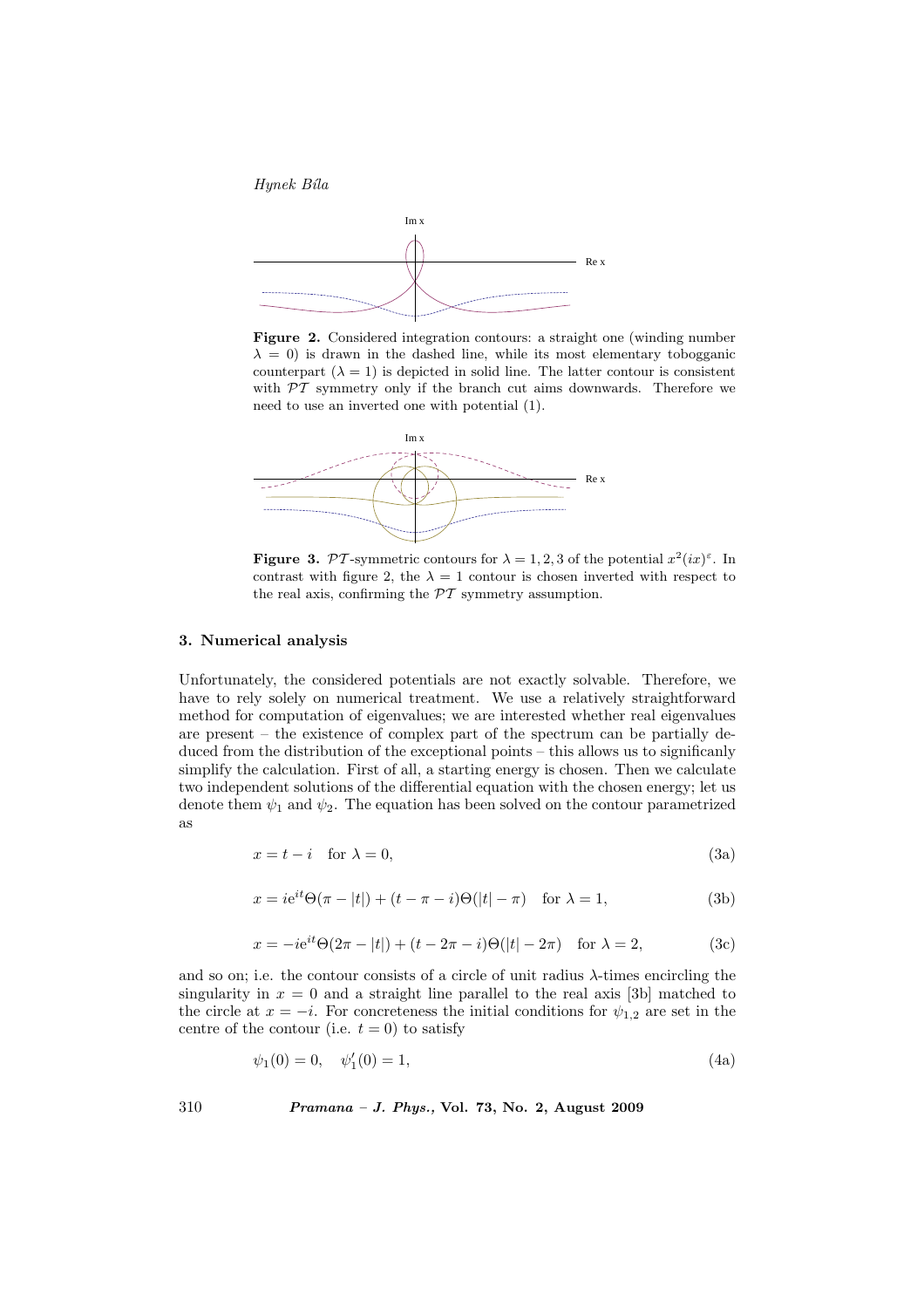

**Figure 4.** Spectra of Bender Hamiltonian contour with  $\lambda = 1$ . The graph on the right-hand side illustrates the behaviour around  $\varepsilon = 1$  where real eigenvalues emerge again. The algorithm was requested to find only the lowest six real eigenvalues (five on the right graph). Hence the lines corresponding to higher eigenvalues are discontinued where the lower eigenvalue pair emerges. The chaotically distributed points in the upper part of the graph result from the error in the algorithm's implementation which occurs when the demanded number of real eigenvalues is not found. On both graphs, the vertical axis represents the energy while  $\varepsilon$  is drawn horizontally.

$$
\psi_2(0) = 1, \quad \psi_2'(0) = 0. \tag{4b}
$$

The number E is an eigenvalue if there exists a linear combination of  $\psi_1$  and  $\psi_2$  which is integrable. Because the asymptotics of the solution is exponential, this is equivalent to the existence of a linear combination tending to zero. In our calculations it is satisfactory to look at the function values at  $x_{\pm} \approx \pm 10$ , at least for the lowest eigenstates. The  $\mathcal{PT}$  symmetry of the potential plays now a key role. Since we are interested only in the real part of the spectrum we can assume the  $\mathcal{PT}$ symmetry of the wave function. The equation for the eigenvalues, which originally reads [3c]

$$
\det \left( \begin{array}{cc} \psi_1(E, x_+) & \psi_1(E, x_-) \\ \psi_2(E, x_+) & \psi_2(E, x_-) \end{array} \right) = 0 \tag{5}
$$

is now, having in mind (4a) and (4b), simplified to

$$
Re \psi_1(E, x_+)^* \psi_2(E, x_+) = 0.
$$
\n(6)

Note that the left-hand side of (5) is a complex function of energy, whereas the lefthand side of  $(6)$  is real. This is clearly an advantage – the zeros of a real function can be determined by the bisection method. The described procedure works well for the case  $\varepsilon = 0$  where comparison with the exact results is feasible; the exact result is recovered up to five- or six-digits precision, the precision can be enhanced with some loss of speed. Comparison of the non-tobogganic case with results obtained in [1] shows no significant differences. When  $\varepsilon \to 2$  the computation becomes slower if the precision of computation has to be maintained since the solution's asymptotics become more vulnerable to numerical errors.

The results show that the behaviour of eigenvalues depends on the winding number  $\lambda$ . The results for  $\lambda = 1$  (see figure 4) exhibit vast differences from the  $\lambda = 0$ 

*Pramana – J. Phys.*, Vol. 73, No. 2, August 2009  $311$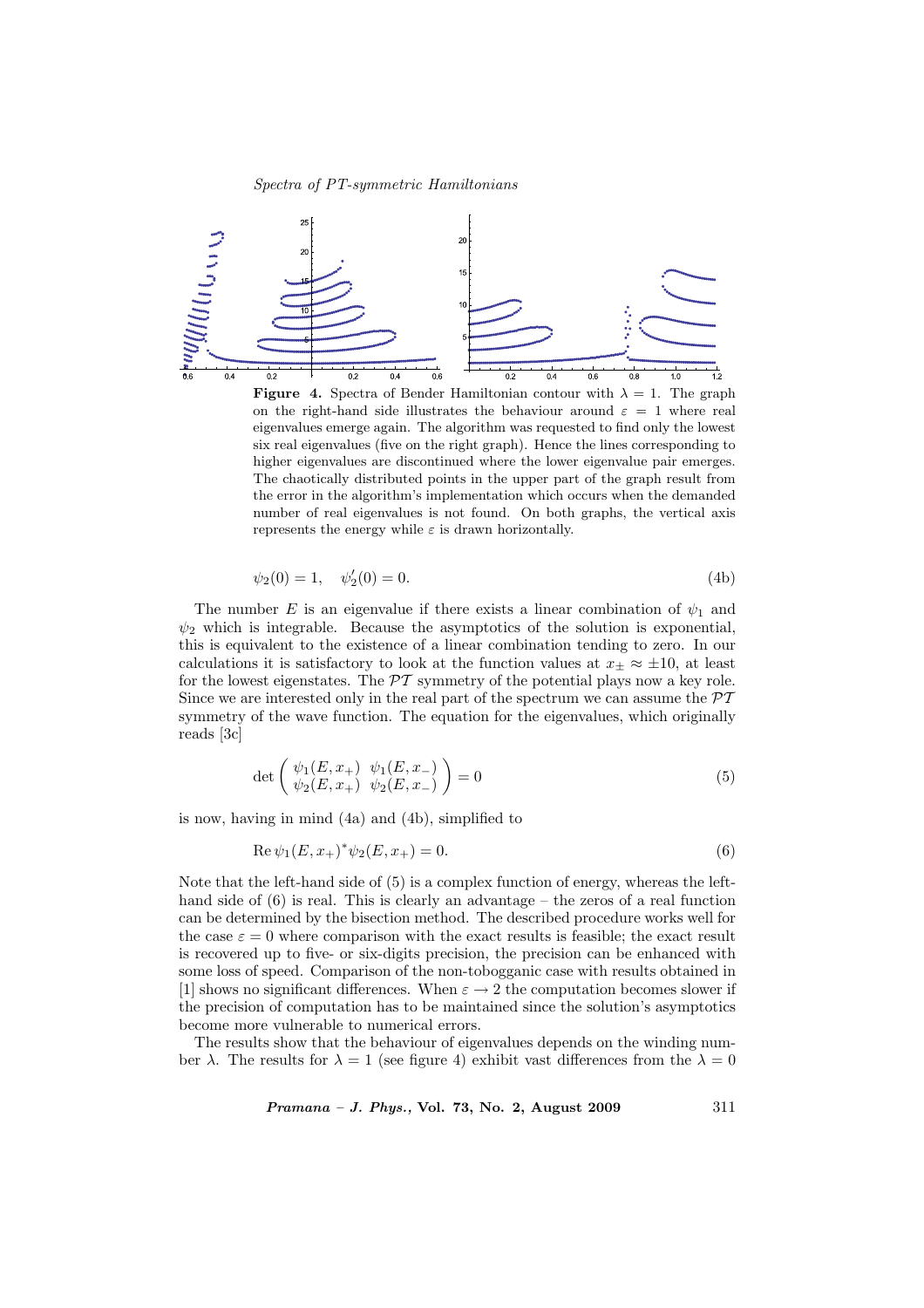



**Figure 6.** The  $\lambda = 2$  case. The region of reality for each eigenvalue is narrower than for  $\lambda = 1$ . On the right-hand side the critical region is again depicted in a greater detail, its position is moved further to the right with respect to  $\lambda = 1$  case.

case. First, except the lowest eigenvalue the spectrum complexifies also at  $\varepsilon > 0$ . As figure 4 suggests, the region of reality is broader for the low-lying eigenvalues. It is entirely possible that there does not exist either left or right neighbourhood of  $\varepsilon = 0$  where the whole spectrum is purely real, in contradistinction to the nontobogganic contour which yields real spectra for all  $\varepsilon > 0$ . However, it seems that there is a previously unattested region of real eigenvalues at  $\varepsilon < -0.4$ , probably not perturbatively accessible since perturbative calculations usually break down in exceptional points. The lowest energy tends to infinity as  $\varepsilon \to -1$  in  $\lambda = 0$  case; if  $\lambda = 1$  it joins the other real eigenvalues in the left region and eventually complexifies in an exceptional point near  $\varepsilon = -0.61$  (see figure 5). It is interesting to note that here it does not represent the ground state. The spectrum has to also be real in the vicinity of  $\varepsilon \in \mathbb{N}$  since the singularity disappears there and the contours for different  $\lambda$  are equivalent. Consequently the real spectrum of  $\lambda = 0$  case must be reproduced (see figure 4).

The overall picture does not change significantly when  $\lambda = 2$ . The overall pattern is similar to  $\lambda = 1$  (see figure 6). Possibly another region of real spectrum exists near  $\varepsilon = -1$ , but the computation becomes lengthy and unreliable in those points, since near  $\varepsilon = -1$  the solutions do not decrease enough rapidly; we are not confident in results obtained in this region by the above-described method and leave this problem for future investigation.

312 Pramana – J. Phys., Vol. 73, No. 2, August 2009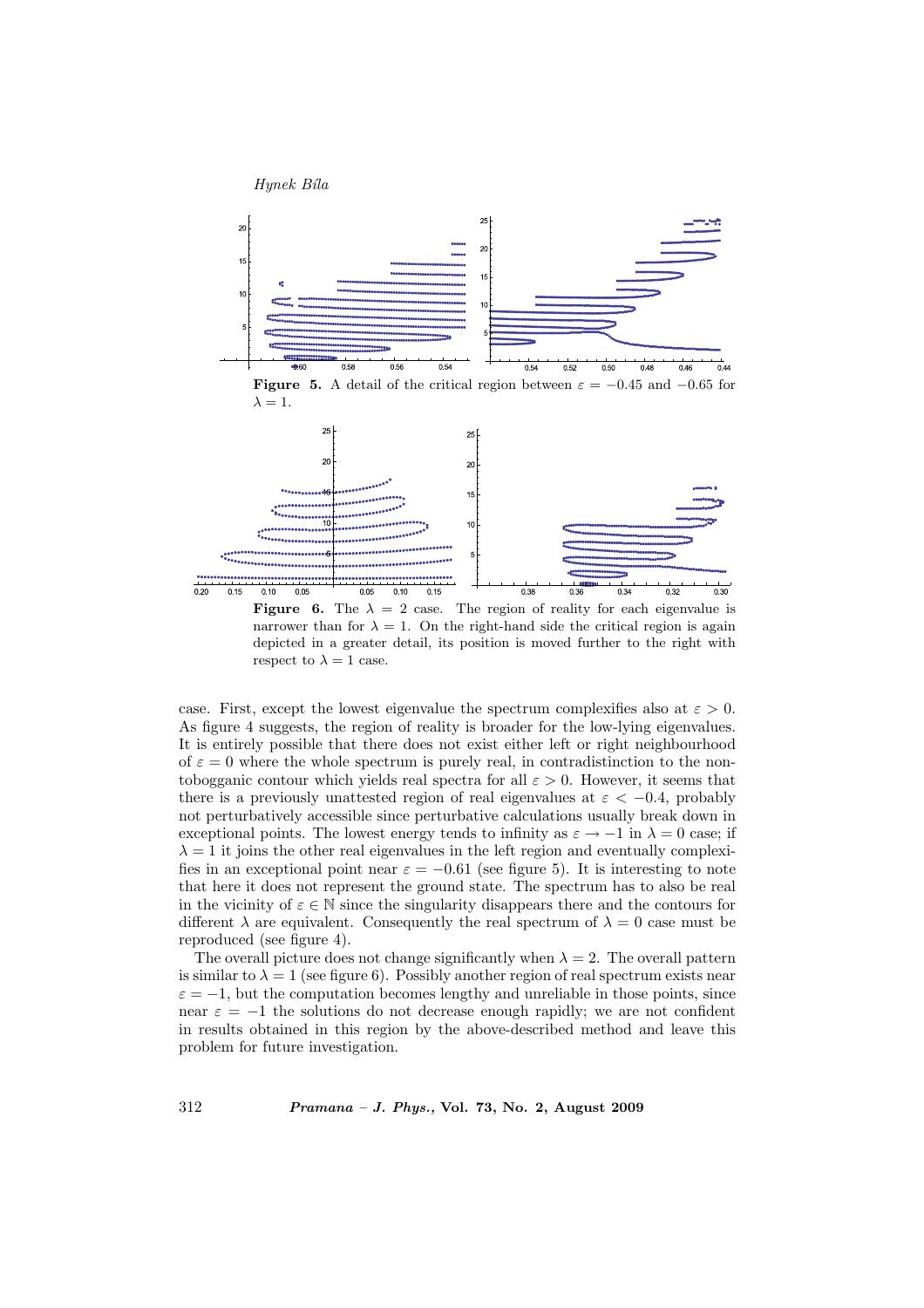#### Spectra of PT-symmetric Hamiltonians



#### 4. Summary

The introduction of tobogganic contours into the Bender potentials produces another version of  $\mathcal{PT}$ -symmetric Hamiltonian. Though they are closely related to the original non-tobogganic Hamiltonian, they are indeed different and exhibit qualitatively distinct behaviour with exceptional points standing between intervals of reality including the points  $\varepsilon = n, n \in \mathbb{N}$ . In an alternative approach, one can change the variable to unbend the contour, this leaves e.g. the  $\lambda = 1$  Hamiltonian in the form

$$
-\frac{\psi''}{9y^4} - \frac{2\psi'}{y} + i^{\varepsilon}y^{6+3\varepsilon} \tag{7}
$$

after putting  $x = y^3$ . Such transformations were discussed in [4]. They are interesting as a method that allows to simply transform the problem to an ordinary differential equation of one real variable. On the other hand, the Schrödinger-like form of the Hamiltonian is lost, which makes the example less physically appealing.

If we are interested only in the transition between the harmonic oscillator and the negative quartic oscillator, the choice of  $\lambda$  is clearly irrelevant. For integer  $\varepsilon$ there is no singularity and distinctly winded contours must yield identical spectra. Therefore, it can be said that any tobogganic Hamiltonian defines good continuation of the harmonic oscillator, and the  $\lambda = 0$  special case is only 'incidentally' privileged due to its real spectrum.

It may also be noted that the dependence on  $\lambda$  is non-perturbative in  $\varepsilon$ . The equality of the linear approximation coefficients for distinct  $\lambda$  is visible from figure 7. Up to the first order the energy is, independent of the contour selection,

$$
E_n = 2n + 1 + \frac{\varepsilon}{2} F\left(\frac{2\lceil n/2 \rceil + 1}{2}\right),\tag{8}
$$

 $\overline{F}$  is the di-gamma function [4a].

*Pramana – J. Phys.*, Vol. 73, No. 2, August 2009  $313$